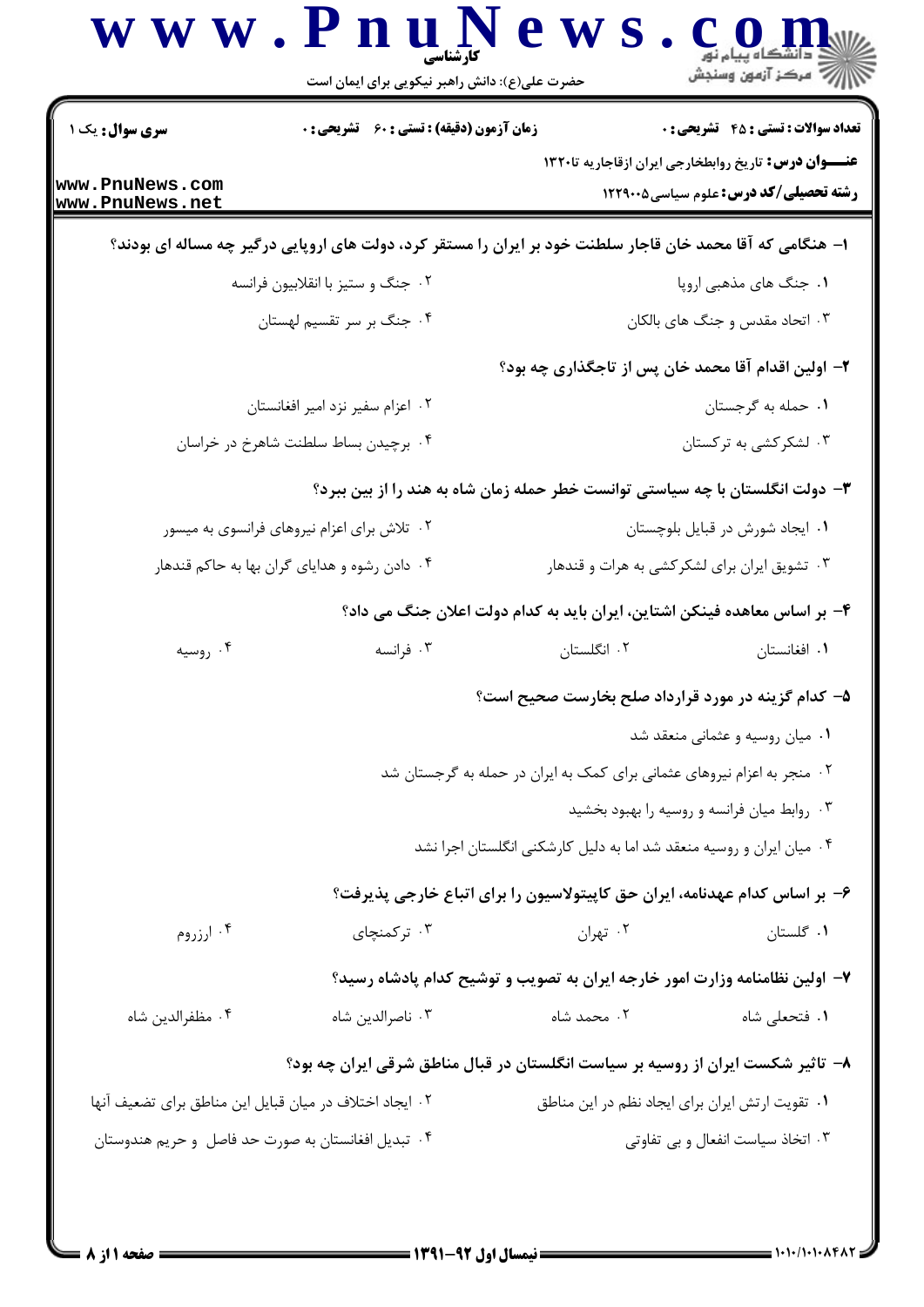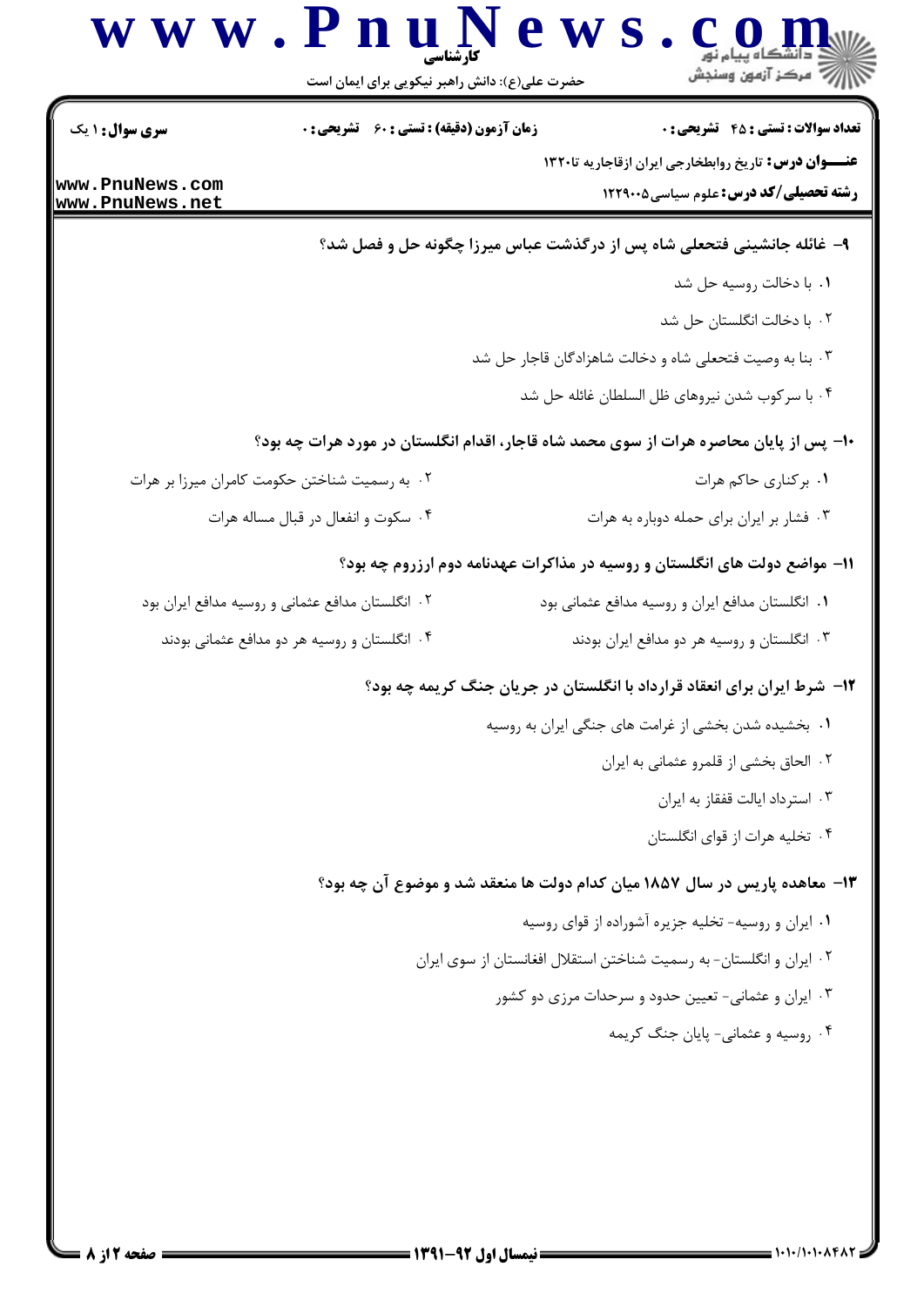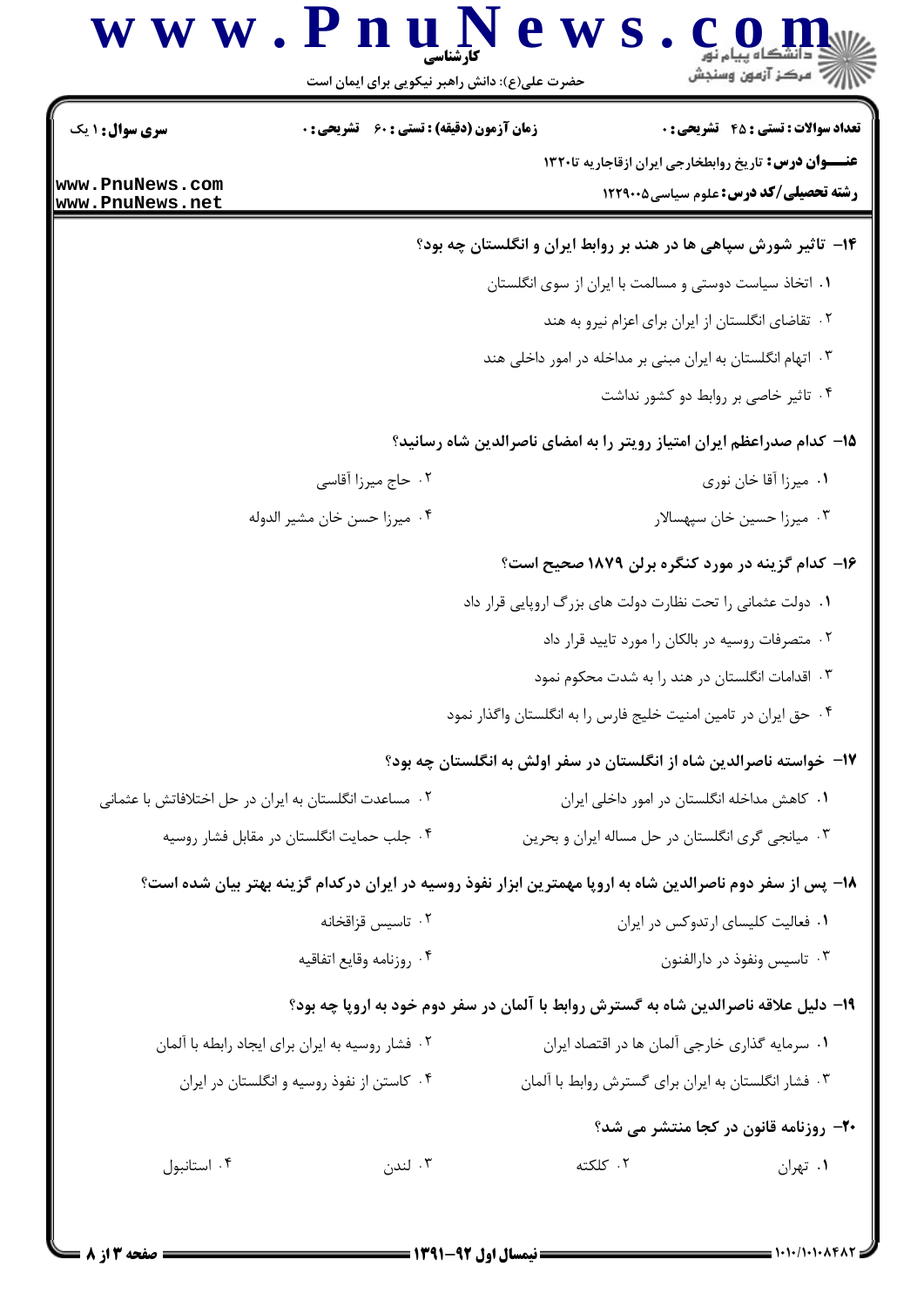| <b>سری سوال : ۱ یک</b>                               | <b>زمان آزمون (دقیقه) : تستی : 60 ٪ تشریحی : 0</b>                                                                |                                                                           | <b>تعداد سوالات : تستی : 45 گشریحی : 0</b>   |
|------------------------------------------------------|-------------------------------------------------------------------------------------------------------------------|---------------------------------------------------------------------------|----------------------------------------------|
| www.PnuNews.com<br>www.PnuNews.net                   |                                                                                                                   | <b>عنــــوان درس:</b> تاریخ روابطخارجی ایران ازقاجاریه تا۱۳۲۰             | <b>رشته تحصیلی/کد درس:</b> علوم سیاسی1۲۲۹۰۰۵ |
|                                                      | <b>ا۲−</b> در واکنش به کدام امتیاز خارجی، اولین نهضت مقاومت ملی مردم ایران علیه امتیازات خارجی تشکیل شد؟          |                                                                           |                                              |
| ۰۴ بانک استقراضی                                     | ۰۳ بانک شاهنشاهی                                                                                                  | ۰۲ رژی                                                                    | ۰۱ رويتر                                     |
|                                                      |                                                                                                                   | ۲۲– در واقع، نوز بلژیکی عامل اجرای سیاست های کدام کشور در ایران بود؟      |                                              |
| ۰۴ روسیه                                             | ۰۳ فرانسه                                                                                                         | ۰۲ آلمان                                                                  | ۰۱ بلژیک                                     |
|                                                      | ۲۳- سیاست انگلستان و روسیه در قبال تحولاتی که منجر به انقلاب مشروطه در ایران شد چه بود؟                           |                                                                           |                                              |
|                                                      | ۰۲ هر دو مخالف مشروطه بودند                                                                                       |                                                                           | ۰۱ هر دو موافق مشروطه بودند                  |
| ۰۴ روسیه موافق و انگلستان مخالف مشروطه بود           |                                                                                                                   | ۰۳ روسیه مخالف و انگلستان موافق مشروطه بود                                |                                              |
|                                                      | <b>۲۴</b> - ترس از نفوذ و دخالت های کدام دولت باعث شد در سال ۱۹۰۷ ایران به مناطق نفوذ روسیه و انگلستان تقسیم شود؟ |                                                                           |                                              |
| ۰۴ بلژیک                                             | ۰۳ ایتالیا                                                                                                        | ۰۲ آلمان                                                                  | ۰۱ فرانسه                                    |
|                                                      | ۲۵– در زمان ناپلئون سوم، مواضع دولت های ایران و انگلستان نسبت به ایجاد پایگاه نیروهای فرانسوی در خلیج فارس        |                                                                           | چه بود؟                                      |
|                                                      | ۰۲ هر دو مخالف                                                                                                    |                                                                           | ۰۱ هر دو موافق                               |
| ۰۴ ایران موافق و انگلستان مخالف                      |                                                                                                                   | ۰۳ ایران مخالف و انگلستان موافق                                           |                                              |
|                                                      |                                                                                                                   | ۲۶- سیاست آمریکا در ایران تا آغاز جنگ جهانی دوم تابع چه امری بود؟         |                                              |
|                                                      | ۰۲ دکترین مونروئه                                                                                                 |                                                                           | ٠١ مدافع سرسخت استقلال ايران                 |
|                                                      | ۰۴ تابع و دنباله روی سیاست انگلستان                                                                               |                                                                           | ۰۳ حفظ موازنه مثبت                           |
|                                                      | ۲۷– دومین نتیجه مستقیم قرارداد۱۹۰۷ پس از بمباران مجلس شورای ملی توسط نیروهای روسی چه بود؟                         |                                                                           |                                              |
|                                                      | ۰۲ وادار کردن ایران به استقراض از دولت روسیه                                                                      | ۰۱ اعطای پناهندگی به محمدعلی شاه از سوی روسیه                             |                                              |
| ۰۴ نخست وزير شدن امين السلطان كه متمايل به روسيه بود |                                                                                                                   |                                                                           | ۰۳ اشغال آذربایجان توسط نیروهای روسی         |
|                                                      |                                                                                                                   | ۲۸- پس از معاهده پوتسدام، روسیه در قبال ایران چه اقدامی را انجام داد؟     |                                              |
|                                                      |                                                                                                                   |                                                                           | ۰۱ خروج نیروهای روسی از ایران                |
|                                                      |                                                                                                                   | ۰۲ بازگشت دوباره محمد علی شاه به ایران و تلاش برای استقرار حکومت استبدادی |                                              |
|                                                      |                                                                                                                   | ۰۳ انعقاد معاهده تقسیم ایران به مناطق نفوذ روسیه و انگلستان               |                                              |

= 1.1./1.1.848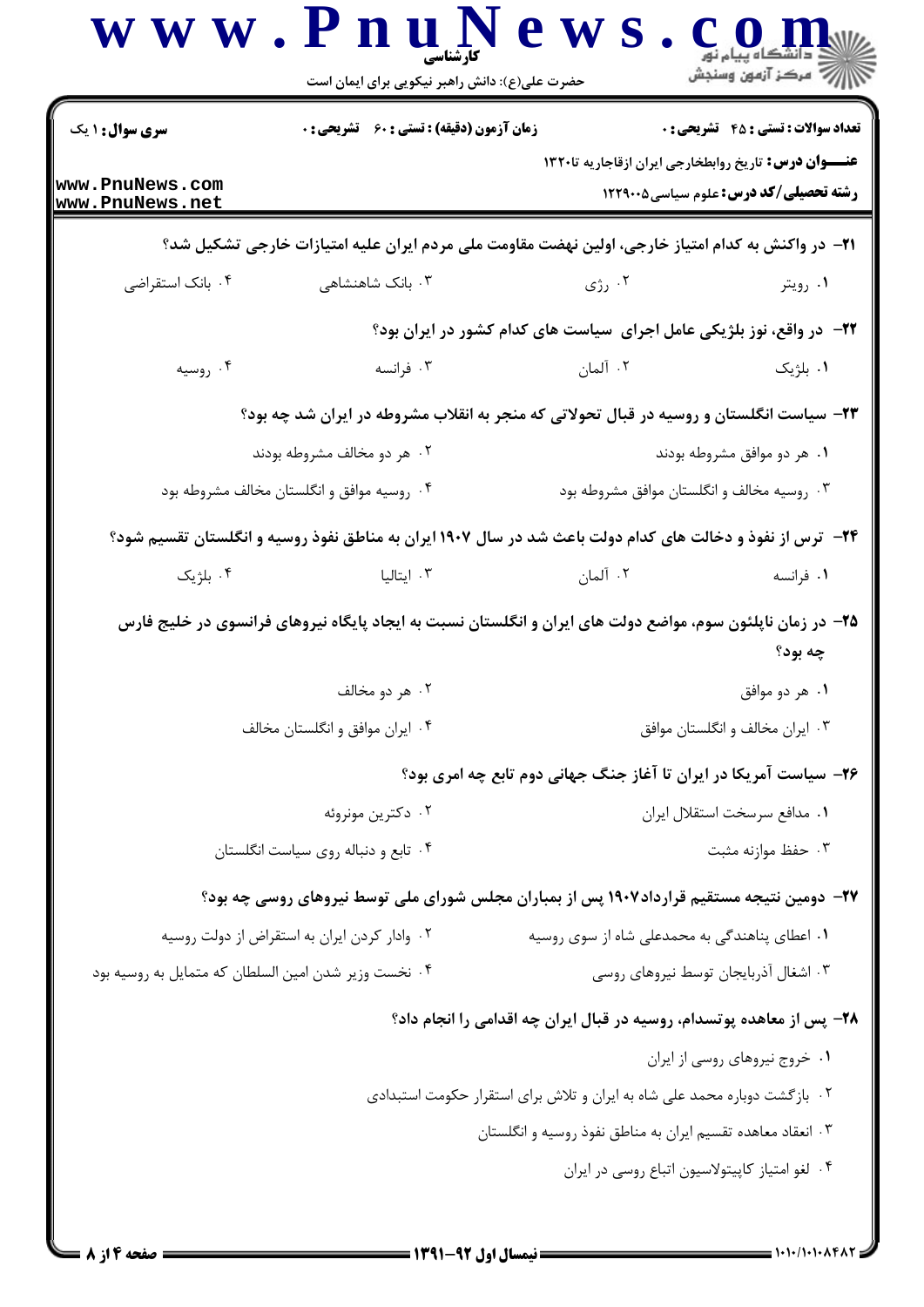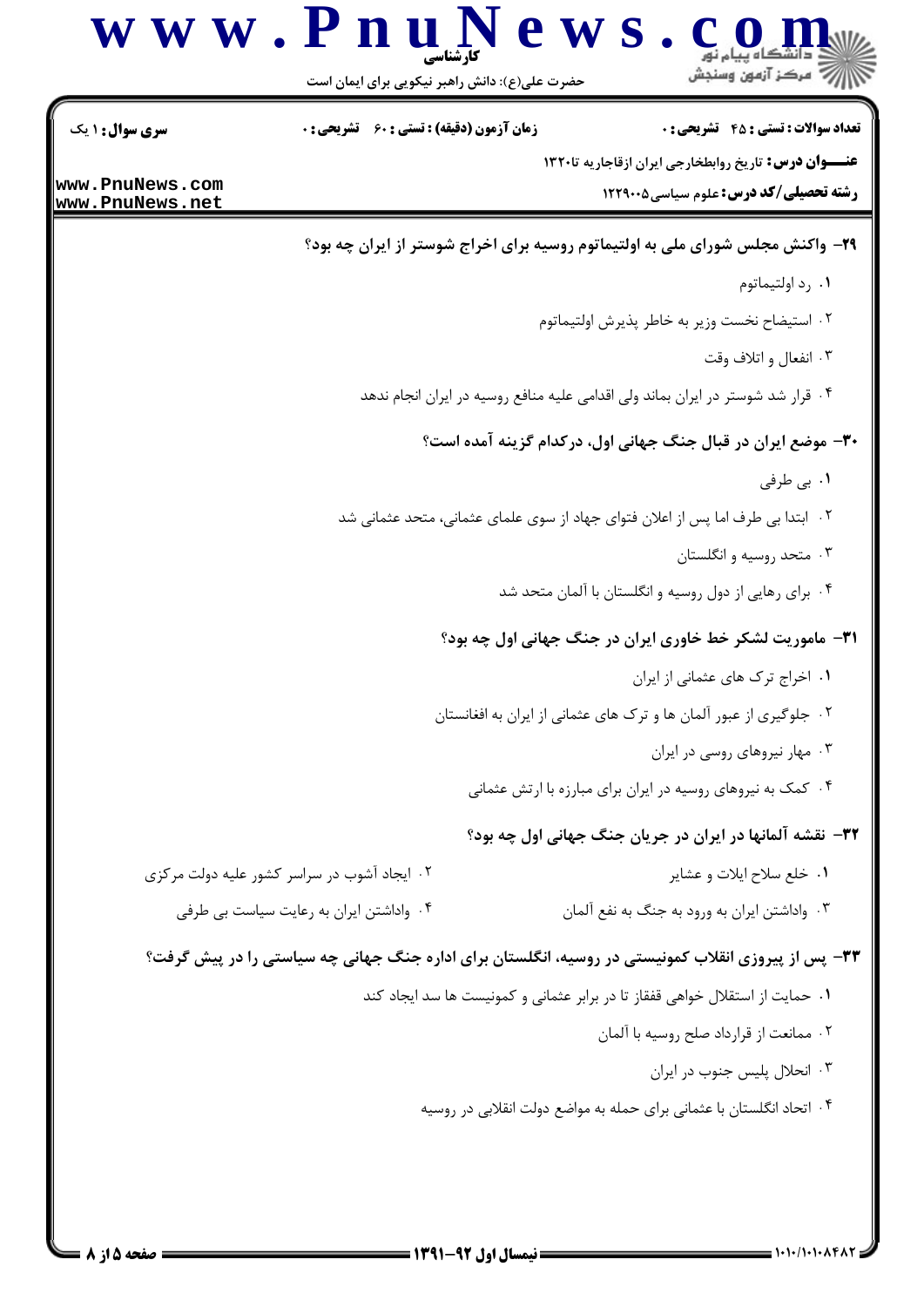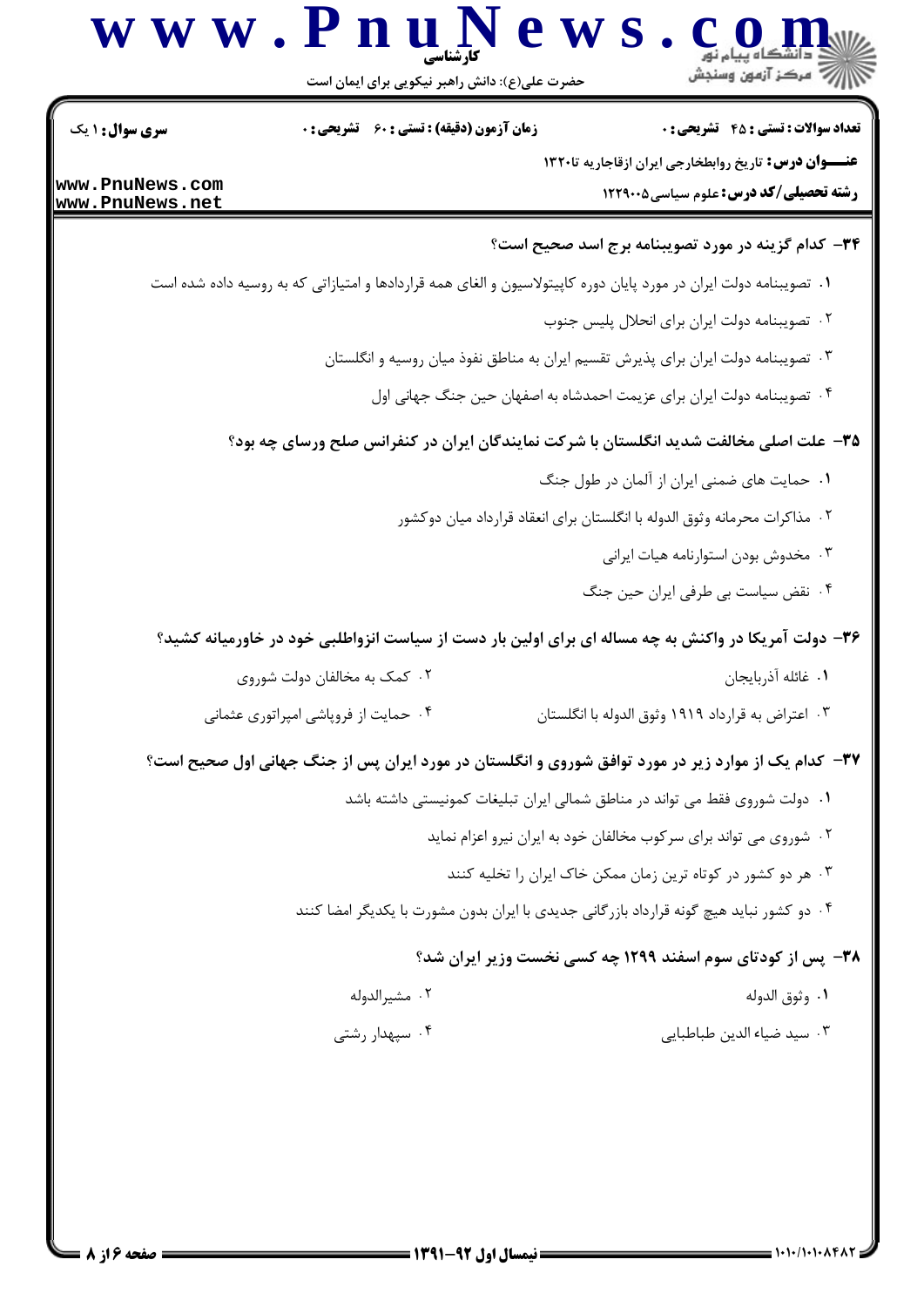